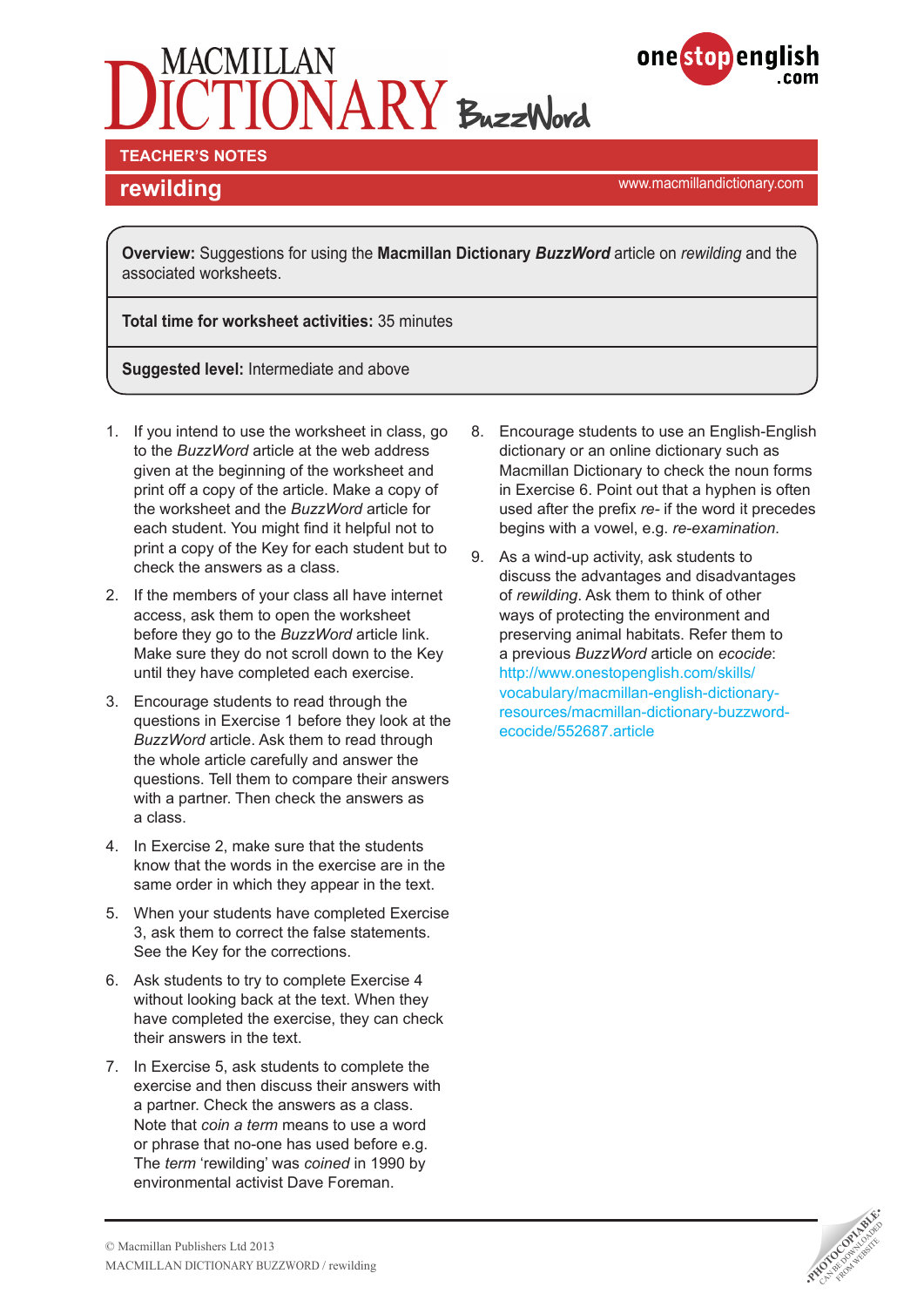



**rewilding rewilding rewilding** 

Go to the **Macmillan Dictionary** *BuzzWord* article at: <http://www.macmillandictionary.com/buzzword/entries/rewilding.html>

# **1 Find the information**

**Read the** *BuzzWord* **article on the word** *rewilding* **and answer these questions.**

- 1. What is the ultimate aim of *rewilding*?
- 2. What classic example o*f rewilding* is given in the article?
- 3. What is Pleistocene *rewilding*?
- 4. When was the Pleistocene era?
- 5. What is the aim of introducing predators in *rewilding* programmes?
- 6. When did the term *rewilding* first appear?

## **2** Find the word

**Look at the text and find the following words. The first letters of the words or phrases are given. The words are in the order in which they appear in the text.** 

- 1. a noun meaning *the type of place that an animal normally lives in* h
- 2. a two-word phrasal verb meaning *to remove something quickly by pulling hard* r o\_\_\_\_\_\_\_\_\_\_\_\_\_\_\_\_\_\_\_
- 3. a verb meaning *to kill all the animals of a particular type in an area* e\_\_\_\_\_\_\_\_\_\_\_\_\_\_\_\_\_\_\_
- 4. a verb meaning *to grow well and be healthy* f
- 5. a verb meaning *to become four times bigger than before* q\_\_\_\_\_\_\_\_\_\_\_\_\_\_\_\_\_\_\_
- 6. a noun meaning *the process of making a person or animal healthy again so that they can return to a normal life* r\_\_\_\_\_\_\_\_\_\_\_\_\_\_\_\_\_\_\_

#### **3 Comprehension check**

#### **Are these statements true (T) or false (F) according to the text?**

- 1. The most important element of *rewilding* is the reintroduction of animal species into areas where they were once native to that environment.
- 2. The reintroduction of wolves into Yellowstone National Park helped to increase the deer population.
- 3. Beaver dams create habitats for animals, fish and reptiles.
- 4. *Rewilding* can also be used to refer to the process of returning animals to the wild after a period of captivity or rehabilitation.
- 5. There is only one form of this word the noun form *rewilding*.
- 6. The prefix *re-* means 'convert' or 'change'.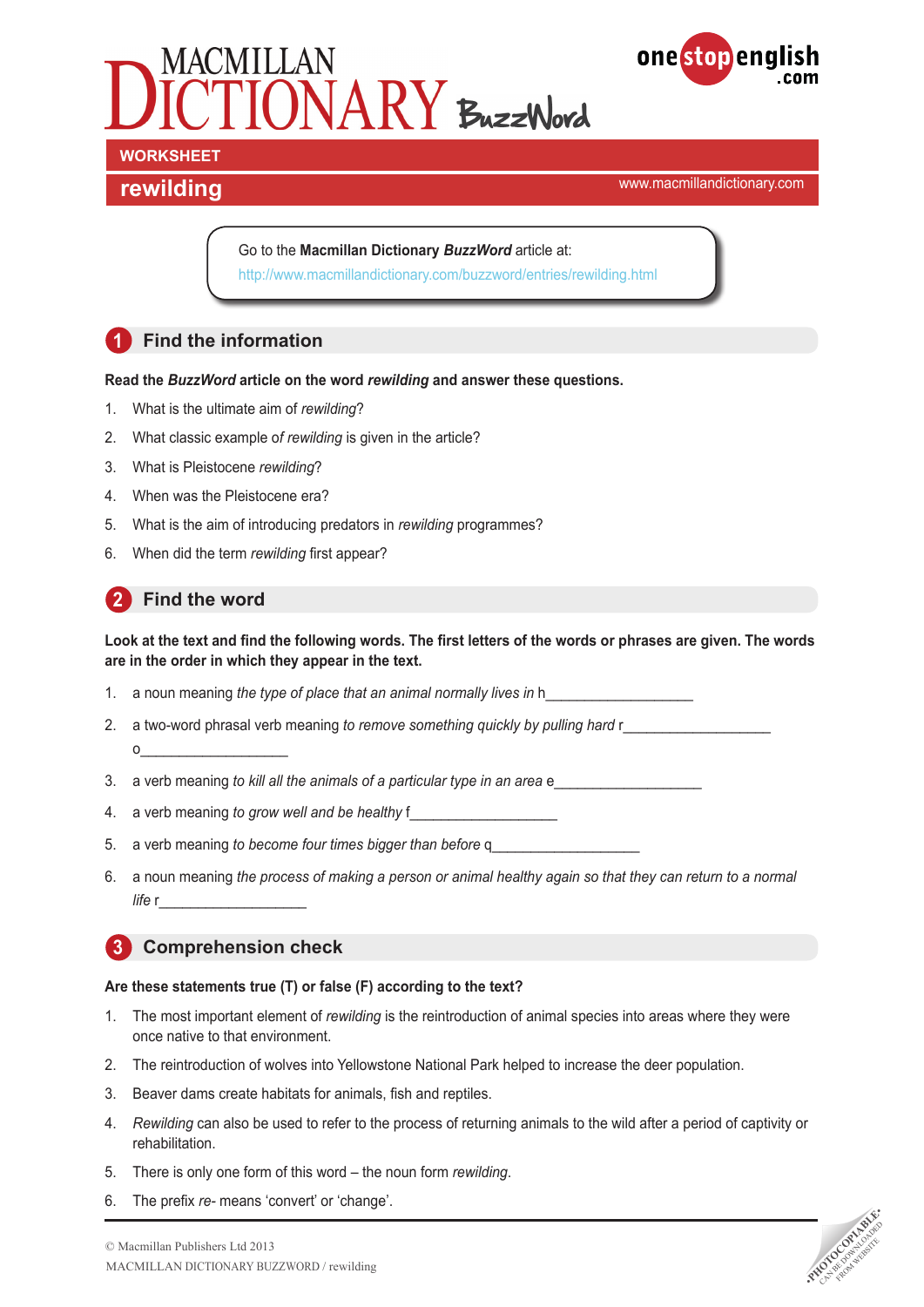



# **WORKSHEET**

**rewilding rewilding rewilding** 

#### **4 Order the events**

**Put the events below from the Yellowstone National Park** *rewilding* **programme in the correct order from 1-6.**

- a. Beavers began to flourish along the riverbanks and their dams created habitats for otters, fish, frogs and reptiles.
- b. The wolves reduced the deer population.
- c. The return of the trees altered the course of the rivers.
- d. The change in the course of the rivers created more pools and rapids.
- e. Trees began to regrow in valleys which had previously been bare.
- f. The reduction in the deer population meant that the riverbanks flourished again.

#### **5 Verb + noun collocations**

**Match the verbs in the left-hand column with the nouns and noun phrases in the right-hand column to make expressions from the text.**

| 1. | reverse       | a. | a habitat                   |
|----|---------------|----|-----------------------------|
|    | 2. turn back  |    | b. an ecosystem             |
|    | 3. create     |    | c. a term                   |
|    | 4. have       | d. | the clock                   |
|    | 5. coin       |    | e. the effects of something |
|    | 6. kick-start | f. | an effect                   |

#### **6 Other examples of the prefix** *re-*

**Form nouns beginning with the prefix** *re-* **followed by the correct form of the word in brackets.**

- 1. \_\_\_\_\_\_\_\_\_\_\_\_\_\_\_\_ [INTRODUCE]
- 2. \_\_\_\_\_\_\_\_\_\_\_\_\_\_\_\_ [DISCOVER]
- 3. \_\_\_\_\_\_\_\_\_\_\_\_\_\_\_\_ [EXAMINE]
- 4. \_\_\_\_\_\_\_\_\_\_\_\_\_\_\_\_ [ELECT]
- 5. \_\_\_\_\_\_\_\_\_\_\_\_\_\_\_\_ [NEW]
- 6. \_\_\_\_\_\_\_\_\_\_\_\_\_\_\_\_ [PLACE]